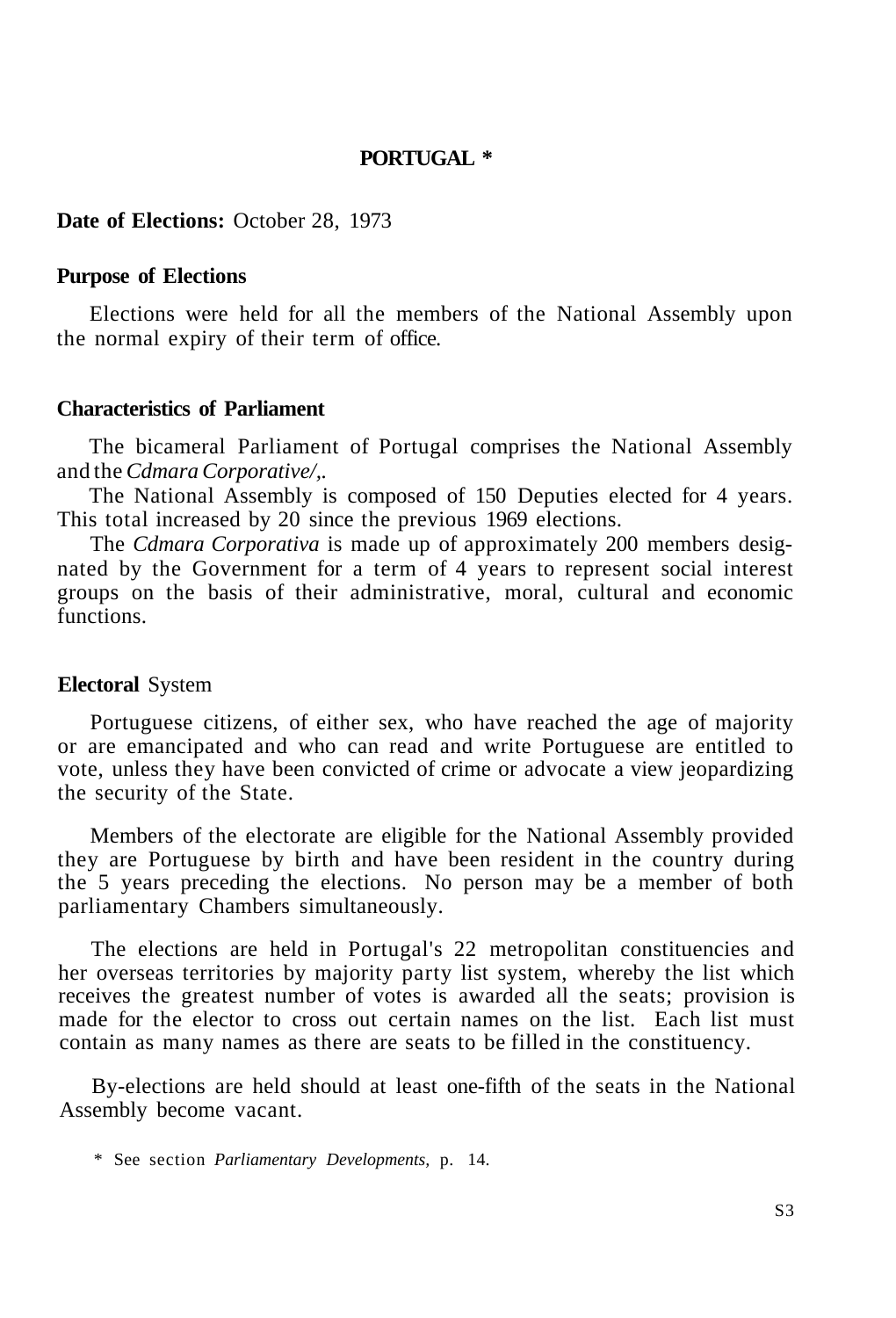General Political Considerations and Conduct of the Elections

The increased membership of the Assembly (from 130 to 150) was consequent to a constitutional amendment of  $1971$   $*$ .

The electoral campaign officially lasted for one month prior to the elections. Already starting in spring, however, lively activity prevailed within the clandestine or semi-clandestine Opposition. In April, left-wing groups assembled at the Aveiro Congress in the first public gathering of the Opposition authorized since 1969; there, the views of younger members of the Communist Party were particularly felt, and representatives vowed to make a renewed effort to struggle on the political level. The dangers to the country presented by too strong an Opposition were, in turn, stressed by Prime Minister Marcello Caetano at the ruling *Accao National Popular* (ANP)'s Congress in early May. Dr. Caetano emphasized that the Government aimed for national economic development and granting autonomy for the overseas provinces without undue delay.

In an effort to discourage the Opposition's past practice of withdrawing candidacies immediately prior to the elections  $-$  thus leaving the ANP unchallenged — the Prime Minister, on September 11, announced that any candidate who so withdrew or recommended voter abstention would be deprived of his civil rights for the next 5 years. (This deprivation would effectively bar candidacy in the next elections also.) Despite the warning, 66 candidates who had figured on the opposition Democratic Electoral Commission (CDE) list that contained a cross-section of political trends (socialist, communist, Christian), pulled out on October 25, claiming prejudice during their campaigns.

Nationwide participation in voting, as compared with 1969, rose although it was low in the cities of Lisbon and Setubal. With ANP the overwhelming victor, Prime Minister Caetano — in power since 1968 a successor to Dr. Ant6 nio Salazar — continued in office.

**Statistics** 

# 1. *Results of the Elections and Distribution of Seats in the National Assembly*

|                      | Metropolitan Portugal I dumber of registered voters | 2.096.020 |
|----------------------|-----------------------------------------------------|-----------|
|                      | $1,393,294$ (66.5 %)                                |           |
| Overseas Territories | $Voters$ 962,854                                    |           |

\* See *Chronicle of Parliamentary Elections VI* (1971-1972), p. 11.